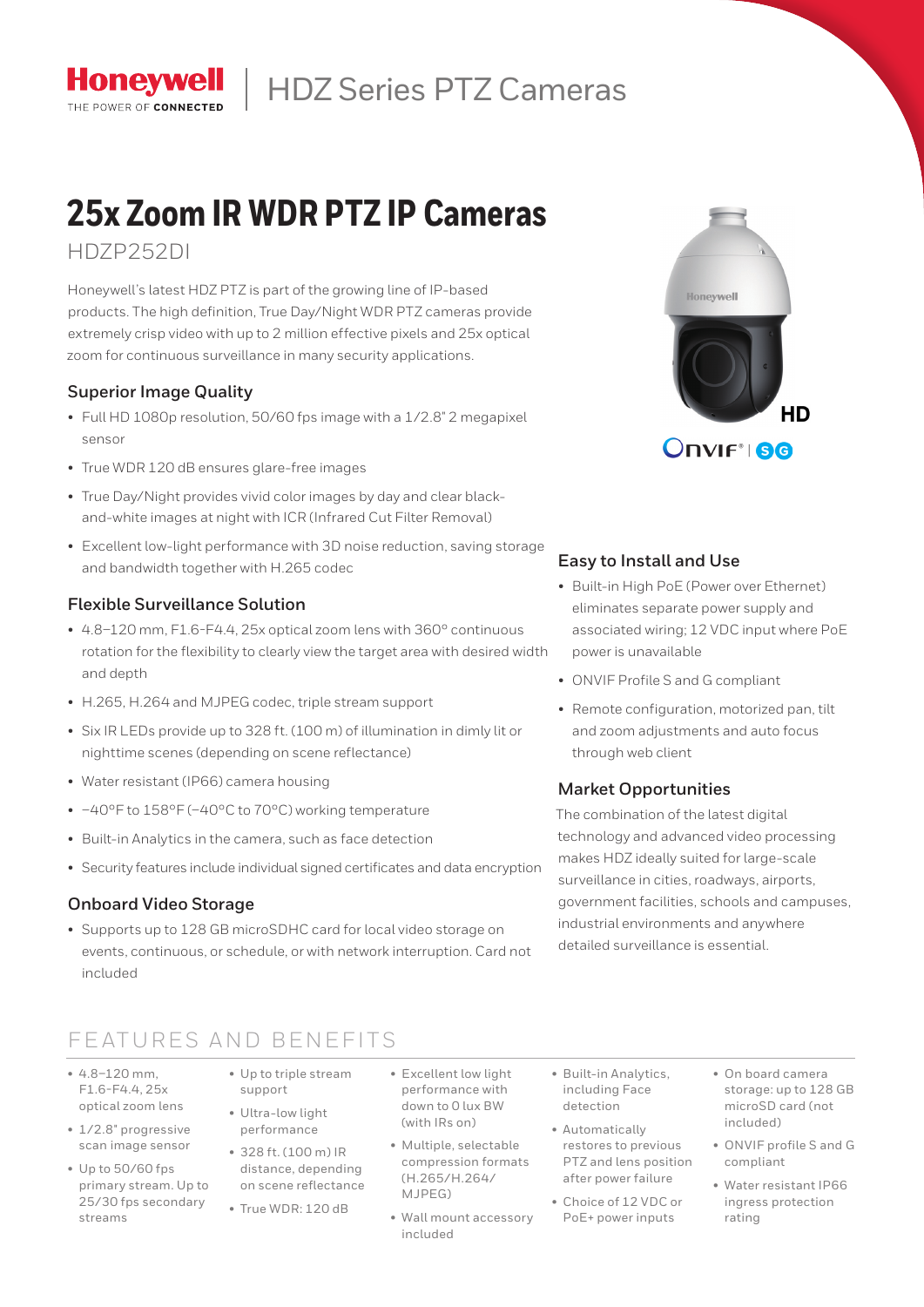# **HDZ Series – 25x Zoom IR WDR IP PTZ Cameras**

## FEATURES CONTINUED

The camera can be configured to automatically detect and respond to events such as motion in the scene, alarm inputs, network failure, and/or camera tampering. Automated responses include: sending a notification through email, FTP, and/or HTTP; sending a still image of the event through email and/or FTP; and recording a video clip of the event to a configured microSDHC card. Setup can be done through a web client.



## DIMENSIONS

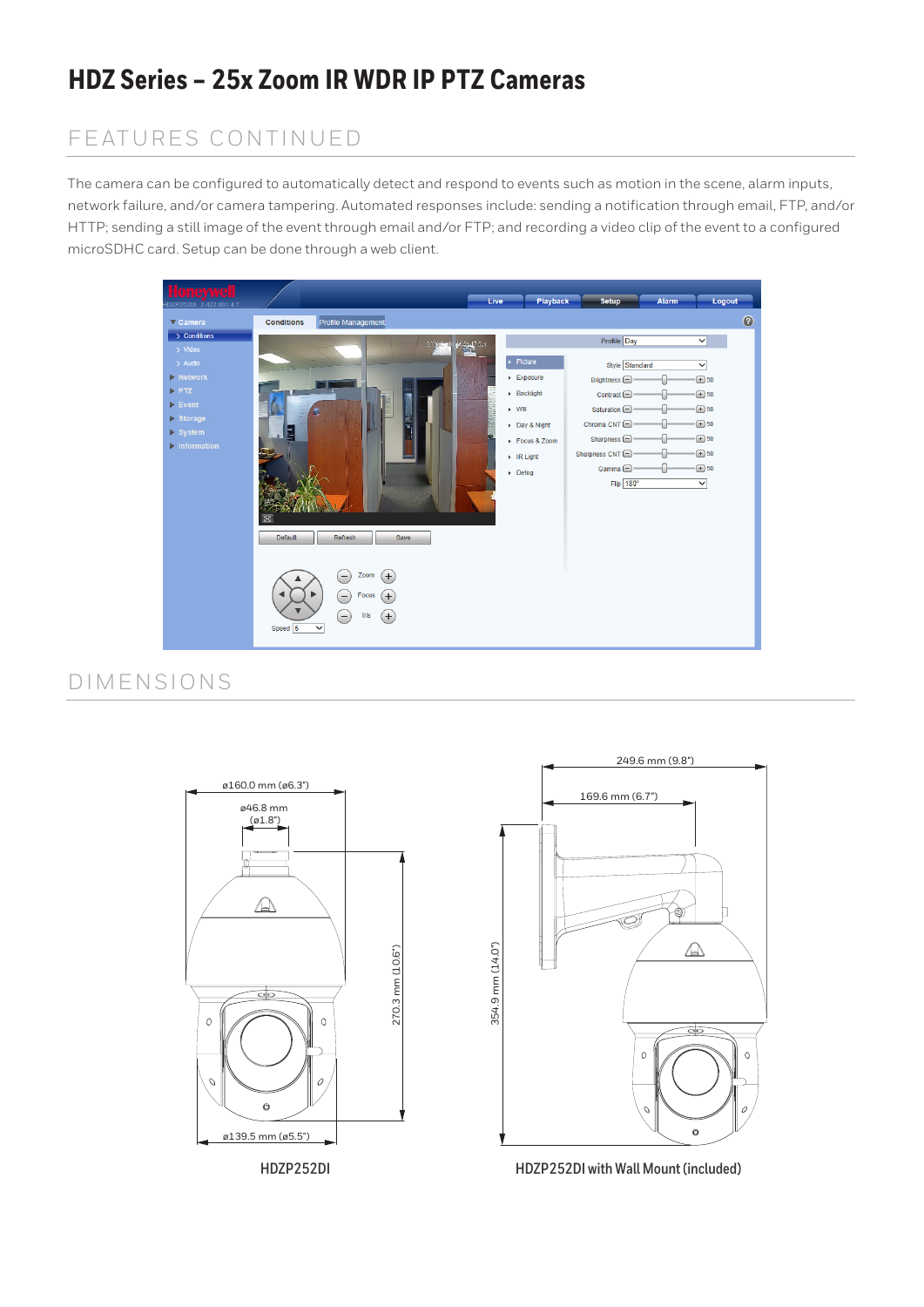# **HDZ Series – 25x Zoom IR WDR IP PTZ Cameras** Technical Specifications

| <b>CAMERA</b>                 |                                                                                      | <b>MECHAN</b>                      |
|-------------------------------|--------------------------------------------------------------------------------------|------------------------------------|
| <b>IMAGE SENSOR</b>           | 1/2.8" Exmor CMOS                                                                    | <b>DIMENSI</b>                     |
| OPTICAL ZOOM                  | 25x                                                                                  |                                    |
| DIGITAL ZOOM                  | 16x                                                                                  | PRODUC <sup>®</sup>                |
| NUMBER OF PIXELS (H × V)      | 1920 × 1080 (1080p)                                                                  |                                    |
| WDR                           | 120 dB                                                                               | CONNEC <sup>®</sup>                |
| S/N RATIO                     | $>$ 50 dB (AGC off)                                                                  |                                    |
| <b>MINIMUM ILLUMINATION</b>   | 0.005 lux (color)/0 lux (B/W) @<br>F1.6 (with IR LEDs on)                            | <b>CONSTRU</b><br><b>CONSTRU</b>   |
| <b>FOCAL LENGTH</b>           | $4.8$ mm $-120$ mm                                                                   | <b>ENVIRON</b>                     |
| <b>MAX APERTURE</b>           | $F16 - F44$                                                                          | <b>OPERATII</b>                    |
| <b>FOCUS MODE</b>             | Manual/Auto                                                                          | <b>RELATIVE</b>                    |
| <b>IR DISTANCE</b>            | Up to $328$ ft. $(100 \text{ m})$ , depending<br>on scene reflectance                | <b>WATERPF</b><br><b>IP SPECII</b> |
| <b>ANGLE OF VIEW</b>          | H: $59.2^{\circ} - 2.4^{\circ}$                                                      | VIDEO CO                           |
| <b>WHITE BALANCE</b>          | Auto/Indoor/Outdoor/ATW/Manual                                                       |                                    |
| <b>EXPOSURE MODE</b>          | Iris Priority/Shutter Priority/Gain<br>Priority/Manual                               | <b>VIDEO ST</b>                    |
| ELECTRONIC SHUTTER            | 1/1 to 1/30,000 sec                                                                  |                                    |
| <b>BACKLIGHT COMPENSATION</b> | BLC/HLC/WDR(120dB)                                                                   |                                    |
| <b>DEFOG</b>                  | On/Off                                                                               |                                    |
| <b>NOISE REDUCTION</b>        | 2D/3D                                                                                | <b>VIDEO RE</b>                    |
| DAY/NIGHT                     | Auto (ICR)/Color/BW                                                                  |                                    |
| <b>OPERATION</b>              |                                                                                      | <b>AUDIO CO</b>                    |
| <b>PAN TRAVEL</b>             | 360° endless                                                                         | <b>AUDIO ST</b>                    |
| <b>TILT TRAVEL</b>            | $-15^{\circ}$ to 90°, auto flip $180^{\circ}$                                        | <b>INTERFA</b>                     |
| <b>MANUAL PAN SPEED</b>       | Up to $200\%$                                                                        |                                    |
| <b>MANUAL TILT SPEED</b>      | Up to 120%                                                                           | <b>SUPPORT</b>                     |
| <b>PRESETS</b>                | 300                                                                                  |                                    |
| <b>PRESET SPEED</b>           | Pan: Up to 240°/s; Tilt: Up to 200°/s                                                |                                    |
| TOURS                         | 8                                                                                    |                                    |
| <b>AUTO PAN/SCAN</b>          | 1/1                                                                                  | <b>SECURIT</b>                     |
| <b>PATTERN</b>                | 5                                                                                    |                                    |
| <b>PRIVACY MASKS</b>          | 24                                                                                   | MAXIMUI                            |
| <b>MOTION DETECTION</b>       | On/Off                                                                               |                                    |
| <b>IMAGE ROTATION</b>         | Flip                                                                                 | <b>MICRO SI</b>                    |
| AUDIO IN/OUT                  | 1/1                                                                                  |                                    |
| <b>ALARM INPUT/OUTPUT</b>     | 2/1                                                                                  | <b>MICRO SI</b>                    |
| <b>VIDEO ANALYTICS</b>        | Face detection                                                                       |                                    |
| <b>EVENT</b>                  | Motion Detect; Audio Detect; SD<br>card capacity warning                             | <b>SUPPORT</b>                     |
| <b>EVENT NOTIFICATION</b>     | Record (SD card and FTP), Relay<br>output, Email, Preset, Tour, Pattern,<br>Snapshot | <b>SUPPORT</b><br><b>COMMUN</b>    |
| <b>LANGUAGES SUPPORTED</b>    | English, Japanese                                                                    | <b>REGULAT</b>                     |
| <b>ELECTRICAL</b>             |                                                                                      | <b>EMISSIOI</b>                    |
| <b>POWER SOURCE</b>           | 12 VDC ± 25%, 3A<br>PoE+ (802.3at) class 4                                           | <b>IMMUNIT</b>                     |
| POWER CONSUMPTION             | 13 W:<br>20 W max (IR LEDs on)                                                       | <b>SAFETY</b><br><b>DURC</b>       |
|                               |                                                                                      |                                    |

| <b>MECHANICAL</b>             |                                                                                                                                                               |
|-------------------------------|---------------------------------------------------------------------------------------------------------------------------------------------------------------|
| <b>DIMENSIONS</b>             | Ø160.0 mm × 295.0 mm<br>$06.3" \times 11.6"$                                                                                                                  |
| PRODUCT WEIGHT                | $8.8$ lb. $(4.0 \text{ kg})$                                                                                                                                  |
| CONNECTORS                    | Power input: Bare wire with connectors<br>Network: RJ45 connector<br>Alarm I/O: Twisted wire (2 in/1 out)<br>Audio I/O: Twisted wire (1 in/1 out)             |
| <b>CONSTRUCTION MATERIAL</b>  | Aluminum                                                                                                                                                      |
| <b>CONSTRUCTION COLOR</b>     | White (RAL CODE 9003)                                                                                                                                         |
| ENVIRONMENTAL                 |                                                                                                                                                               |
| <b>OPERATING TEMPERATURE</b>  | -40°C to 70°C (-40°F to 158°F)                                                                                                                                |
| <b>RELATIVE HUMIDITY</b>      | Less than 90%, non-condensing                                                                                                                                 |
| <b>WATERPROOF STANDARD</b>    | <b>IP66</b>                                                                                                                                                   |
| <b>IP SPECIFICATIONS</b>      |                                                                                                                                                               |
| <b>VIDEO COMPRESSION</b>      | H.265/H.264/MJPEG                                                                                                                                             |
| <b>VIDEO STREAMING</b>        | Primary Stream: 1080p/720p@<br>60/50 fps<br>2nd Stream: D1/CIF @ 30/25 fps<br>3rd Stream: 720p/D1/CIF @<br>30/25 fps                                          |
| <b>VIDEO RESOLUTION</b>       | 1080p(1920×1080p)/<br>720p(1280×720)/<br>D1(704×576/704×480)/<br>CIF(352×288/352×240)                                                                         |
| <b>AUDIO COMPRESSION</b>      | G.711a/G.711Mu/AAC/G.726                                                                                                                                      |
| <b>AUDIO STREAM</b>           | Full-duplex, Simplex                                                                                                                                          |
| <b>INTERFACE</b>              | RJ-45, 10/100 Mbps Ethernet                                                                                                                                   |
| SUPPORTED PROTOCOLS*          | IPv4/v6, TCP/IP, UDP, RTP, RTSP,<br>HTTP, HTTPS, SSL, FTP, SMTP,<br>DHCP, PPPoE, UPnP, SNMP,<br>Bonjour, DDNS, IEEE 802.1x, QoS,<br>NTP, IP Filter, ONVIF     |
| <b>SECURITY</b>               | User account and password<br>protection, HTTPS, IP Filter, IEEE<br>802.1x, Digest authentication,<br>User access log, Hardware security<br>chipset protection |
| <b>MAXIMUM USERS ACCESS</b>   | 20 users                                                                                                                                                      |
| MICRO SD                      | Support for microSD up to 128 GB<br>(card not included)                                                                                                       |
| <b>MICRO SD FUNCTION</b>      | Event trigger recording<br>Continuous and scheduled<br>recordina<br>Automatic recording when network<br>fails                                                 |
| <b>SUPPORTED WEB BROWSERS</b> | Internet Explorer® (11.0+)                                                                                                                                    |
| <b>SUPPORTED OS</b>           | Windows® 7 32-bit/64-bit                                                                                                                                      |
| <b>COMMUNICATION</b>          | ONVIF Profile S and G                                                                                                                                         |
| <b>REGULATORY</b>             |                                                                                                                                                               |
| <b>EMISSIONS</b>              | FCC Part 15B, EN55032                                                                                                                                         |
| IMMUNITY                      | EN55024, EN50130-4                                                                                                                                            |
| <b>SAFETY</b>                 | EU: EN60950-1<br>North America UL listed to UL/CSA<br>60950-1                                                                                                 |
| <b>ROHS</b>                   | EN50581:2012                                                                                                                                                  |
|                               |                                                                                                                                                               |

\* Some development may be required in specific user cases to support some of these protocols in the field as they mature over time.